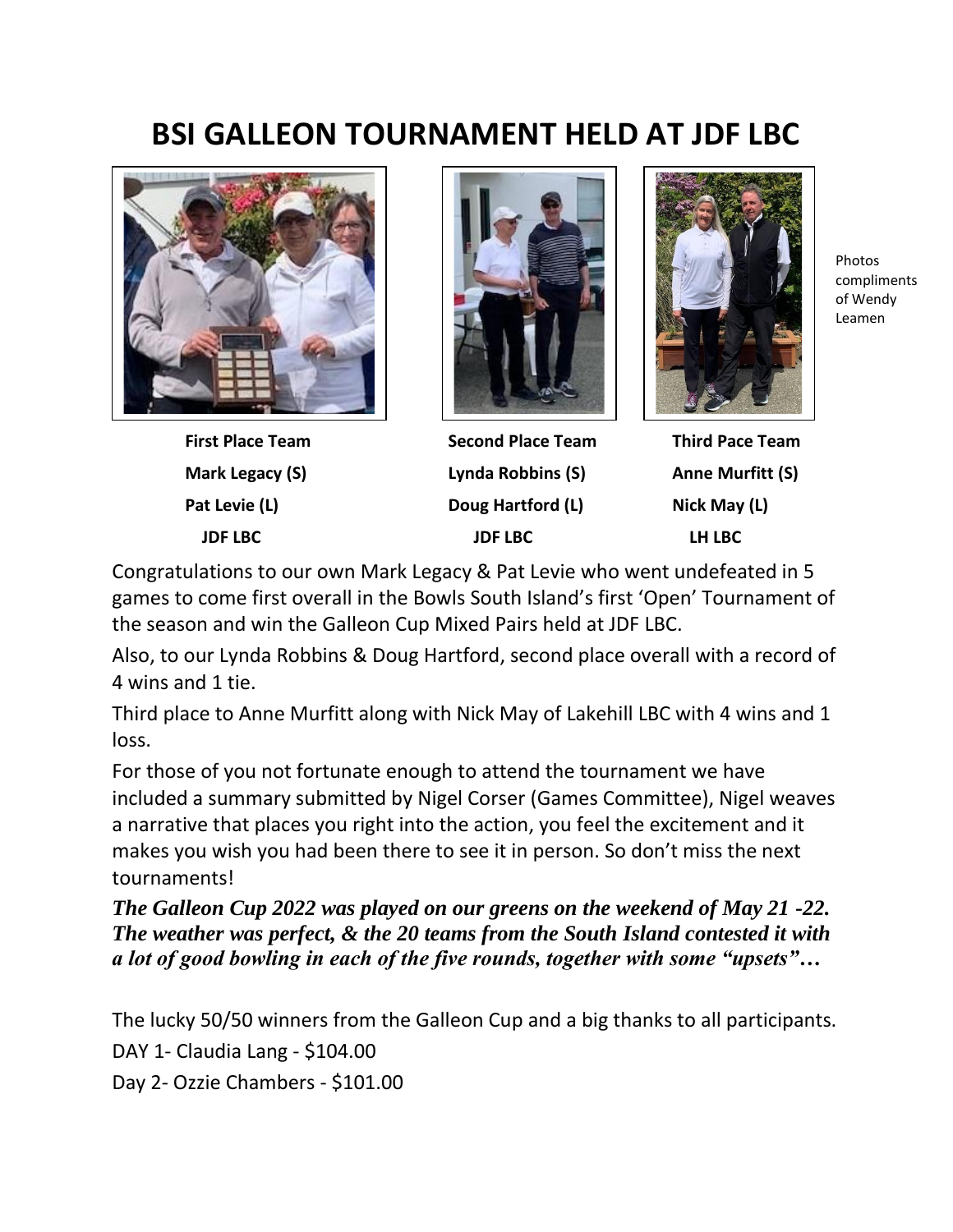A very big thank you to all our Volunteers whose efforts made the Galleon the success it was, without you, success is not attainable.



Sheet1

| 2022 Galleon Cup |  |  |
|------------------|--|--|

|              |                     | <b>Shots</b> | <b>Shots</b> | Total         | <b>Ends</b> |
|--------------|---------------------|--------------|--------------|---------------|-------------|
| <b>Place</b> | Skip                | <b>Plus</b>  | <b>Minus</b> | <b>Points</b> | Won         |
| 1            | <b>M Legacy</b>     | 89           | 54           | 15            | 42          |
| 2            | <b>L</b> Robbins    | 91           | 39           | 13            | 46          |
| 3            | <b>A Murfitt</b>    | 72           | 61           | 12            | 37          |
| 4            | <b>A Chambers</b>   | 67           | 52           | 12            | 35          |
| 5            | <b>D Blackstock</b> | 65           | 61           | 9             | 40          |
| 6            | <b>K Schubert</b>   | 67           | 55           | 9             | 38          |
| 7            | <b>A Thomson</b>    | 78           | 50           | 9             | 36          |
| 8            | <b>H</b> Harrison   | 61           | 63           | 9             | 35          |
| 9            | J Leamen            | 71           | 65           | 8             | 30          |
| 10           | <b>H Walker</b>     | 63           | 58           | 7             | 33          |
| 11           | <b>S McRae</b>      | 60           | 73           | 6             | 37          |
| 12           | <b>B</b> Ming       | 72           | 74           | 6             | 35          |
| 13           | <b>G</b> Folka      | 62           | 58           | 6             | 35          |
| 14           | <b>B</b> Marchant   | 48           | 68           | 6             | 31          |
| 15           | <b>R McArthur</b>   | 65           | 69           | 6             | 31          |
| 16           | C Dodd              | 52           | 77           | 3             | 36          |
| 17           | <b>D</b> Gardner    | 9            | 76           | 3             | 31          |
| 18           | <b>M</b> Nelson     | 47           | 69           | 3             | 31          |
| 19           | <b>J Robertson</b>  | 59           | 82           | 3             | 30          |
| 20           | C Lang              | 51           | 85           | 3             | 27          |